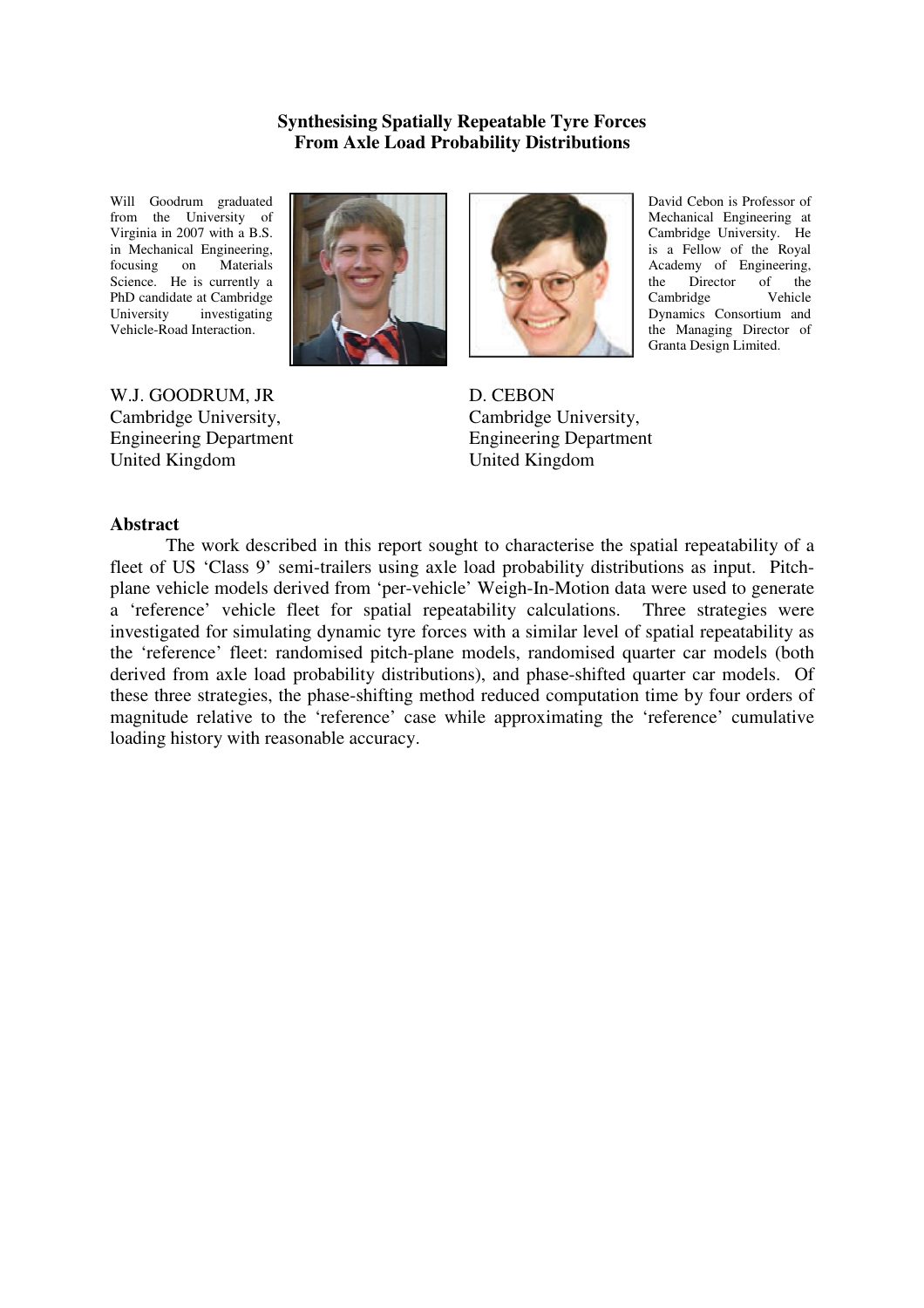# **1. Introduction**

# **1.1. Traffic Modelling for Pavement Design**

### *Approaches to Traffic Modelling*

Flexible pavements deform and fatigue under the repeated action of heavy vehicle traffic. Pavement design methods require accurate estimates of traffic loading. Traditionally, vehicle weight has been empirically related to decreased pavement serviceability through the Equivalent Single Axle Load (ESAL). This is calculated using the 'fourth-power law', as determined from the American Association of State Highway Officials (AASHO) Road Test (1958-1960) and codified in the AASHO Pavement Design Guide (Cebon 1999). ESALs implicitly incorporate a road damage relationship, which is independent of the structure of the road and mode of failure. Many researchers have, therefore, questioned their use (Gillespie et al. 1993; ARA 1999; Cebon 1999). In 1987, the US Long-Term Pavement Performance (LTPP) study began a large-scale field trial to investigate the effects of design and maintenance factors on pavement performance (LTPP 2006). High standard, qualitycontrolled traffic data has been available from LTPP Special Pavement Studies (SPS) sites since 2006 (LTPPINFO 2009). Data from all LTPP sites was used in the creation and validation of the American Association of State Highway and Transportation Officials (AASHTO) Mechanistic-Empirical Pavement Design Guide (ME-PDG) traffic module, where axle load probability distributions are used to quantify the traffic loading (ARA 1999).

#### *Axle Load Probability Distributions*

Axle load probability distributions display the probability of the weights of a particular axle or axle group measured at a given site. In the ME-PDG, the pavement distress due to an axle group is calculated using probability distributions and the assumed number of vehicles. This more realistic characterisation of traffic than the traditional ESAL approach is a useful step forward for accurate pavement damage calculations (ARA 1999; Timm et al. 2005; Haider, Harichandran 2007).

Figure 1 is a tandem group load probability distribution calculated from 'per-vehicle' WIM data from the Florida LTPP SPS site (LTPPINFO 2009). Note that the probability density function (PDF) has two main peaks (or 'modes') corresponding to unladen vehicles and laden vehicles.



**Figure 1. Tandem axle group load probability distribution derived from WIM records of FHWA Class 9 vehicles taken at SPS site 12-0100 (Florida) (LTPPINFO 2009)**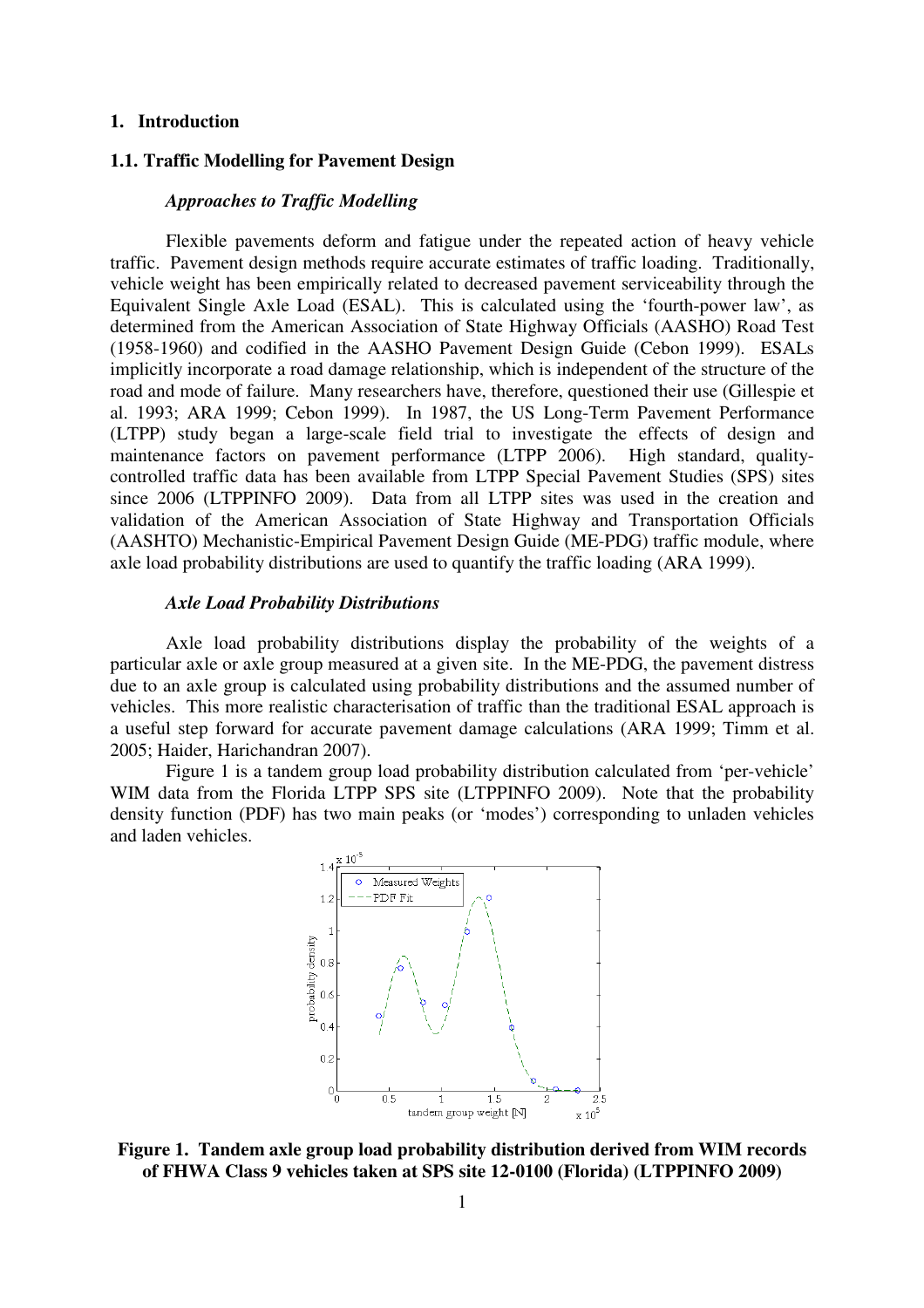Both ESALs and axle load probability distributions assume that the axle loads generated by heavy vehicles are static and therefore constant at all points along the road. In practice, heavy vehicles vibrate in response to rough road surfaces, generating dynamically varying tyre forces. These "dynamic tyre forces" or "dynamic axle loads" are known to be repeatable in space because heavy vehicles often travel at similar speeds with similar payloads, dimensions, suspensions, and tyres (Cole, Cebon 1992; Cole et al. 1996; Collop et al. 1996). Whole-life pavement response calculations account for repeatable loading by simulating the dynamic response of vehicles to a rough road surface (Collop, Cebon 1995). The challenge of whole-life modelling is to create the correct level of repeatability for the traffic fleet over the lifetime of the road (i.e. millions of vehicles), using a minimum amount of computation time. This paper describes an investigation of available methods for generating repeatable dynamic tyre forces from axle load probability distributions.

# **1.2. Objectives**

The objective of this study was to devise a calculation method that could model the spatial repeatability of a reference vehicle fleet as accurately and efficiently as possible.

## **2. Vehicle Modelling**

# **2.1. LTPP 'Per-Vehicle' WIM Records**

It was necessary to generate a 'reference fleet' of vehicles for comparison with the various traffic simulation methods examined in the study. For this purpose, vehicle models were derived from 'per-vehicle' WIM records of heavy goods vehicle traffic in 2006 on US Highway 27 between Belle Glade, Florida and Interstate-75 (Reel 2009). As a simplification, only FHWA 'Class 9' vehicles (three-axle tractor, two-axle semitrailer) were modelled.

The speed distribution for all fleets was assumed to be the same as for WIM data from the Texas SPS site 48-0100 (LTPPINFO 2009). A mean speed of 30.7 m/s (69 miles/hour) with a standard deviation of 1.7 m/s (3.7 miles/hour) was used. The relatively high mean speed was accepted for the Florida site since it was a similar rural highway with a speed limit of 29 m/s (65 miles/hour).

## **2.2. Multivariate Axle Load Probability Distributions**

It was found that the tractor tandem weights (W23) and trailer tandem weights (W45) of Class 9 vehicles were correlated. This is expected since heavily and evenly loaded trailers generate high loads on both tandem groups. Characterising this correlation requires a multivariate axle load probability distribution derived from the distribution shown in Figure 1. Figure 2 is a contour plot of the multivariate Gaussian mixture distribution fit to the tandem axle group weights from the Florida 'per-vehicle' WIM records, overlaid with a scatter plot of the same data. The fitted distribution adequately captures the spread of the data.

Correlation coefficients of 0.65 and 0.45 were fit to the unladen and laden peaks of the multivariate Gaussian distribution, respectively, using maximum likelihood estimation. It was also found that the steer axle group weight was uncorrelated with W23 or W45. Further details on the correlation of Class 9 axle groups can be found in (Goodrum, Cebon 2010).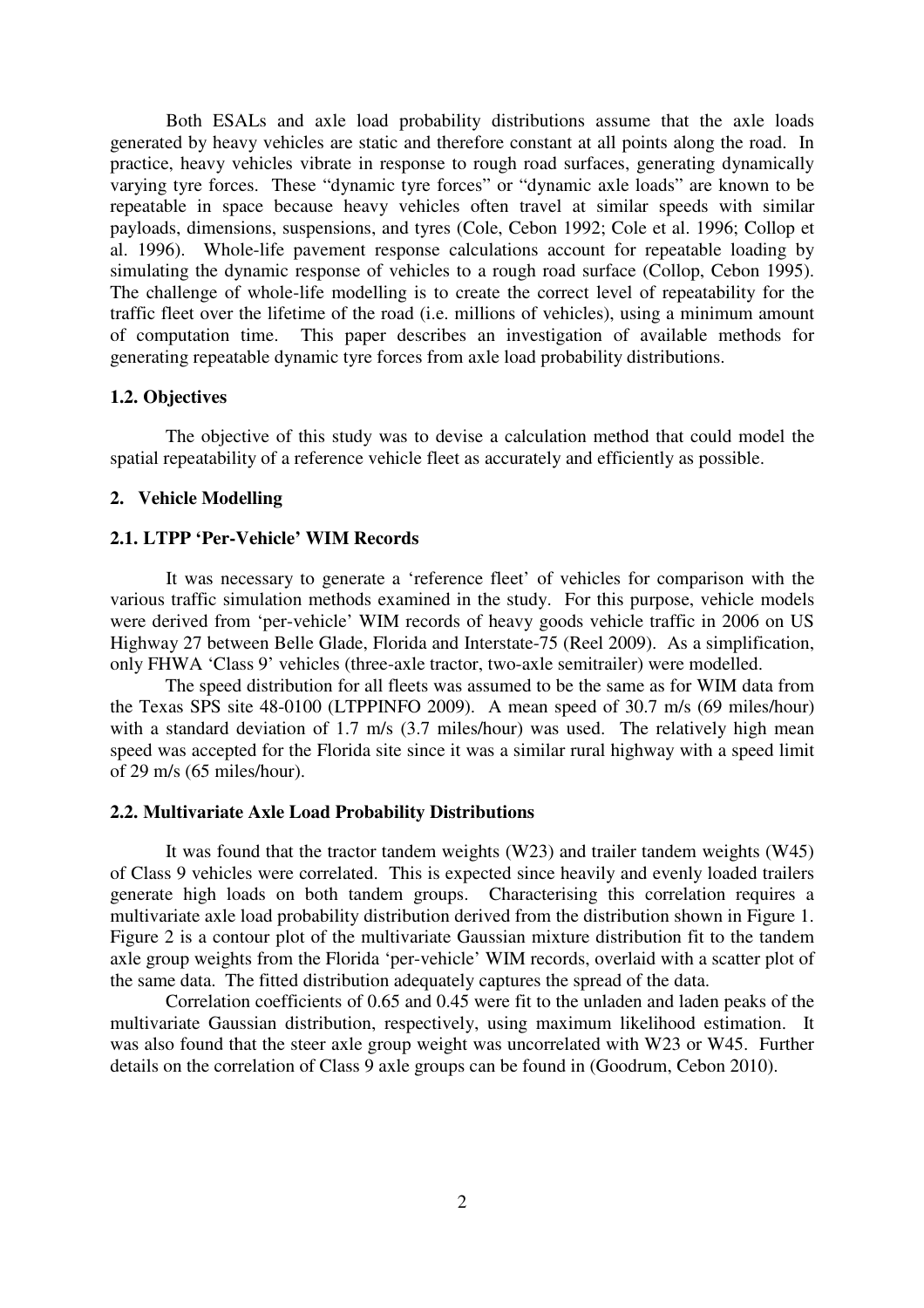

**Figure 2. Contours of multivariate Gaussian mixture distribution fit overlaid with a scatter plot of trailer tandem weight (W45) versus tractor tandem weight (W23) (LTPPINFO 2009)** 

### **2.3. Pitch-Plane Model**

As stated in Section 2.1, only FHWA Class 9 vehicles were simulated for this study. Figure 3 is a schematic of the Class 9-derived pitch-plane model. Previous work by Cebon and Cole formed the basis for this model (Cebon 1985; Cole, Cebon 1991, 1992, 1995).



**Figure 3. Schematic of pitch plane model with eight degrees of freedom.** 

Linearised air spring models and nonlinear leaf spring suspension models were simulated (Cebon 1999; Fox et al. 2007). Based on design trends in the US trucking fleet observed by Hajek and Billing, the tandem suspensions of the pitch plane models were assumed to be 90% air, 10% leaf suspensions for the tractor, and 70% air, 30% leaf suspensions for the trailer (Hajek, Billing 2002). The steer axles were assumed to all be leaf sprung (Hajek, Billing 2002). A constant damping factor was assumed for the air suspensions. The value was calculated from the laden mean of the tandem axle weight distribution. Further information on all parameters and the leaf spring model can be found in (Goodrum, Cebon 2010).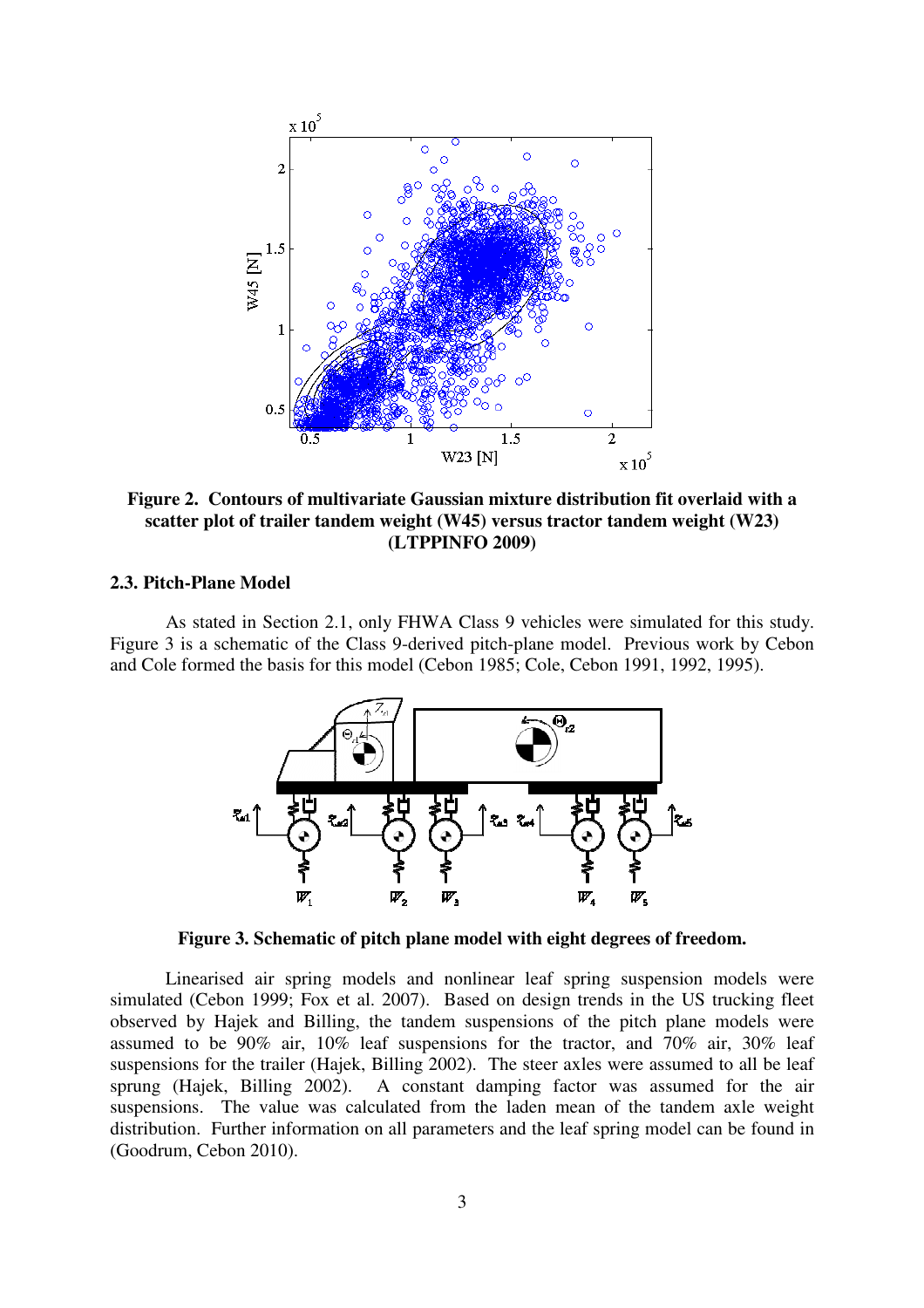### **2.4. Quarter Car Models**

Cole and Cebon noted that Quarter Car Models (QCMs) with suitable parameter values can capture the important features of the frequency content of heavy vehicle axle dynamics (Cebon 1985; Cole, Cebon 1995; Cebon 1999). Gillespie also stated that QCMs are better for representing the dynamics of heavy vehicles than for passenger cars (Gillespie 1992). The equations of motion for a two degree-of-freedom QCM were given in detail by Cebon, and Figure 4 is a schematic of a representative QCM (Cebon 1985, 1999).



**Figure 4. Schematic of Quarter Car Model with degrees of fredom labelled.** 

QCMs are computationally more efficient than pitch plane models and have been used to model traffic in several previous studies of pavement damage (Collop et al. 1996; Costanzi, Cebon 2007; Belay et al. 2008). QCMs were included here because they provide a good compromise between the accuracy of dynamic tyre forces and increased computational speed.

# **3. Modelling Spatial Repeatability**

#### **3.1. Spatial Repeatability**

Spatial repeatability arises because trucks are similar in weights, dimensions, and dynamic characteristics and travel at similar speeds. As a result, each vehicle will apply its peak forces at approximately the same places along the pavement surface (Cole, Cebon 1992).

Cole et al. defined the spatial repeatability index (SRI) as the correlation coefficient between a dynamic tyre force histories,

$$
SRI = \frac{E[(x(t) - m_x)(y(t) - m_y)]}{\sigma_x \sigma_y}
$$
 (1)

where *x* and *y* are dynamic tyre forces histories,

 $m<sub>x</sub>$  and  $m<sub>y</sub>$  are the mean forces of *x* and *y*, respectively,

and  $\sigma_x$  and  $\sigma_y$  are the standard deviations of *x* and *y*, respectively (Cole, Cebon 1992; Cole et al. 1996).

Collop applied spatial repeatability to pavement modelling with his whole-life pavement performance modelling methodology (Collop, Cebon 1995; Collop et al. 1996). Figure 5 is a plot of a Gaussian probability distribution fit to the SRI data measured on a highway using a 'load-measuring-mat' by (Cole et al. 1996).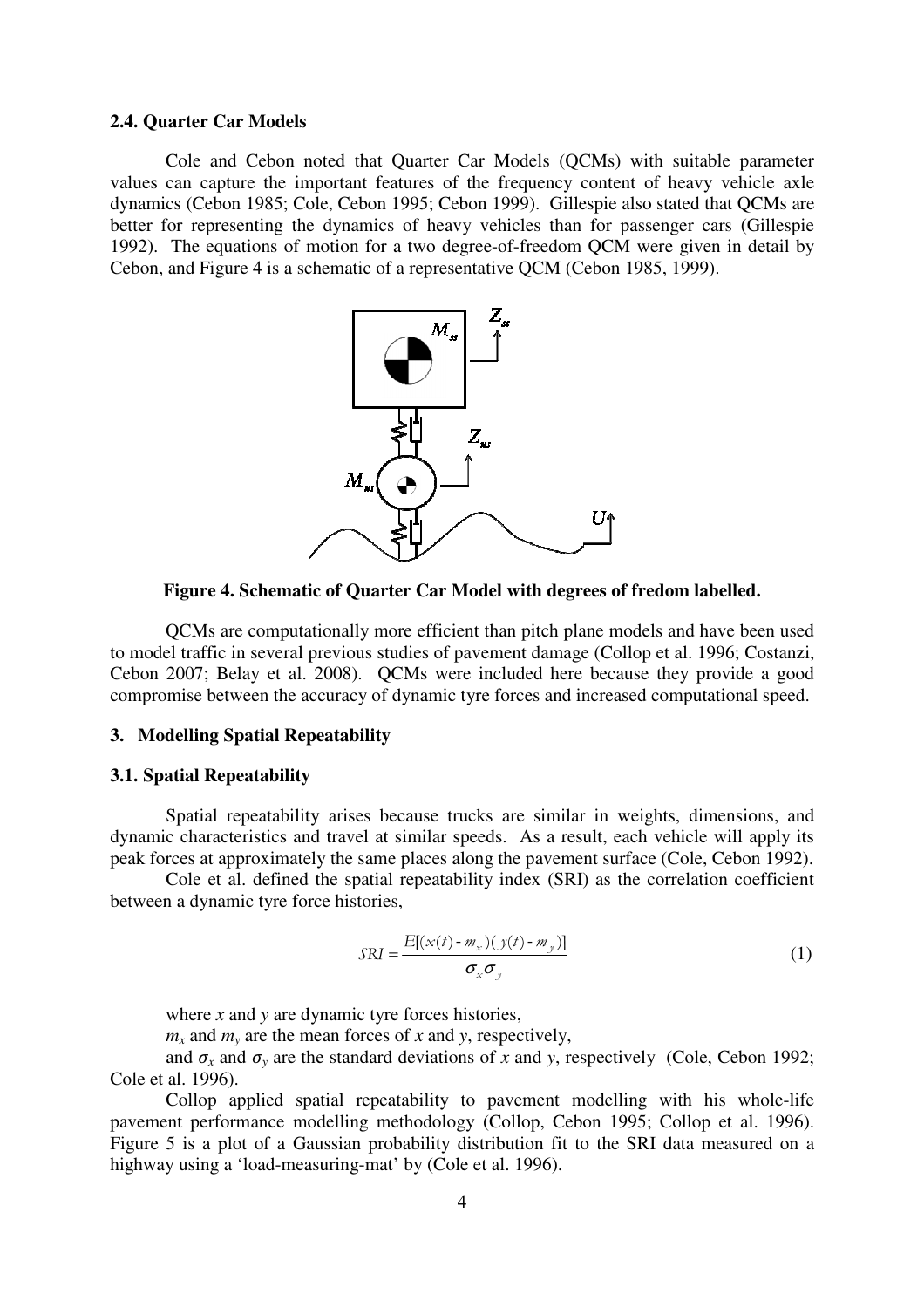

**Figure 5. Gaussian probability distribution fit to measured spatial repeatability index (SRI) data (from Cebon) (Cebon 1999).** 

Collop assumed that all dynamic tyre force histories generated by the vehicle fleet had equal magnitude but differing phases in the Fourier domain (Collop et al. 1996). Therefore, Equation (1) collapses to the following**,** 

$$
SRI = \cos(\varphi) \tag{2}
$$

where  $\varphi$  is the phase difference between tyre force histories in radians (Collop et al. 1996).

Collop used a Gaussian probability distribution to fit the measured data in Figure 5, giving:

$$
P(\boldsymbol{\varphi}) = \frac{1}{\sqrt{2\pi}\sigma_{\text{SRI}}} e^{-\frac{(\cos(\boldsymbol{\varphi})-1)^2}{2\sigma_{\text{SRI}}^2}},
$$
\n(3)

where  $P(\varphi)$  is the probability of a given phase angle,  $\varphi$ , and  $\sigma_{SRI}$  is the standard deviation of the Gaussian probability distribution.

*σSRI* was previously called the 'Spatial Distribution Number' (SDN), as indicated in Figure 5.

Collop developed a method to synthesise dynamic tyre forces using the Gaussian probability distribution given by Equation (3) (Collop et al. 1996). He used discrete phase angles from this known distribution to create a spatially repeatable fleet of QCMs (Collop et al. 1996). First, Collop generated a golden dynamic tyre force history with one QCM. Second, this golden tyre force history was passed through a Fast Fourier Transform. Finally, Collop phase shifted the golden history by each constant phase angle to generate a set of tyre force histories with the same statistical repeatability as the measured reference distribution. Further justification of this method can be found in (Collop et al. 1996; Collop, Cebon 1997).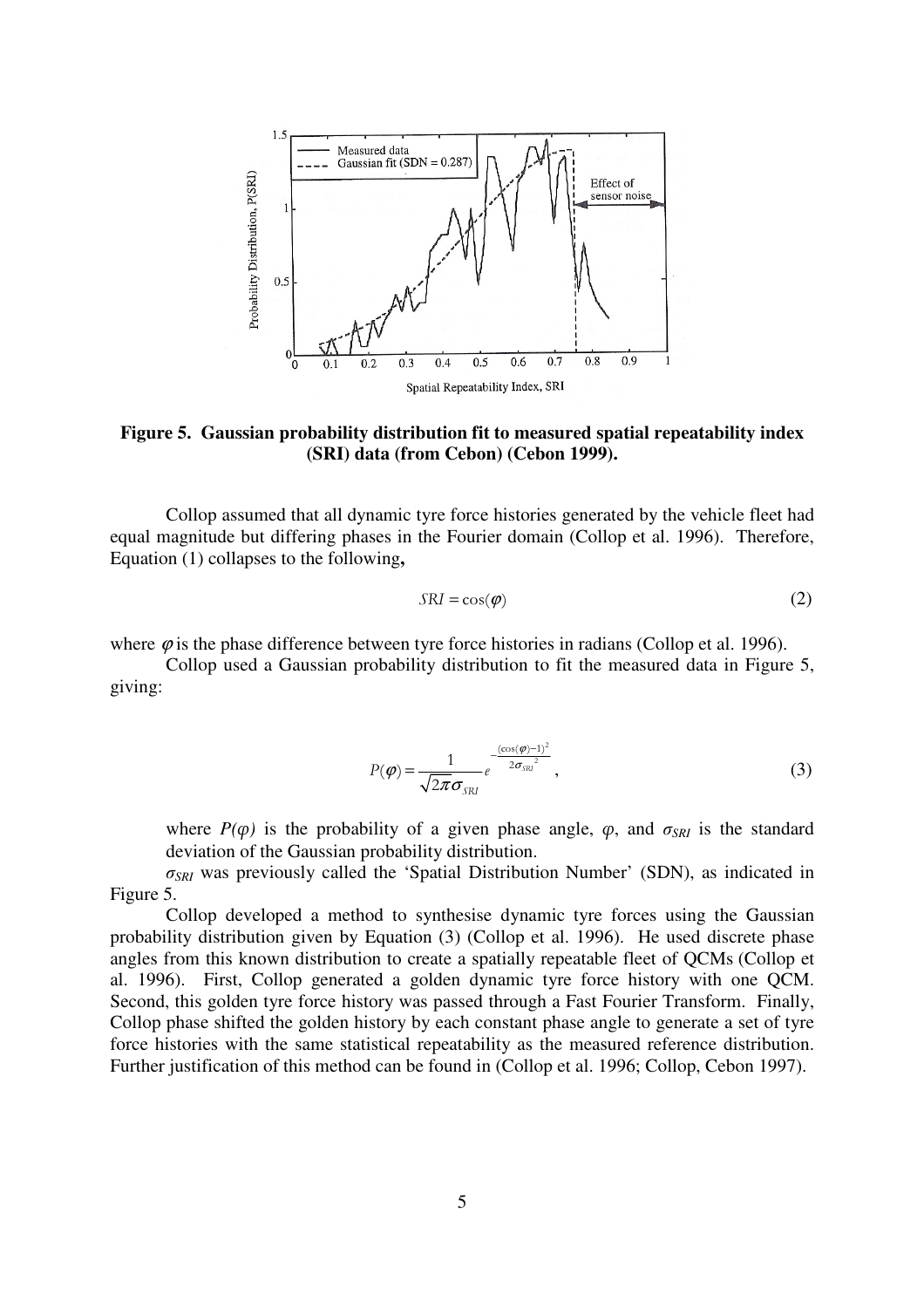An alternate measure of spatial repeatability, suggested by Cole, is the fleet normalised aggregate tyre force,

$$
NAF_{\text{flet}} = \frac{\sum_{j=1,k=1}^{N_r} F_{i,j,k}}{A_{\text{flet}}} \tag{4}
$$

where,  $F_{i,jk}$  is the tyre force at the *i*-th road point due to the *k*-th axle of the *j*-th vehicle, *m* is the number of axles on each vehicle,

 $N_V$  is the total number of vehicles,

and  $\overline{A_{\mu}^{}}$  is the mean of the double sum in the numerator (Cole et al. 1996).

The fleet normalised aggregate force gives a spatial (time-domain) picture of the cumulative pattern of traffic loading.

# **3.2. Method**

The analytical approach taken in this project was as follows:

- 1. A 'reference' fleet of several-thousand vehicle models was generated using detailed, 'per-vehicle' WIM data (containing static loads, axle spacings, and vehicle speeds). Some unknown vehicle parameters were randomised to make the set of models representative of the dynamic characteristics of the traffic stream.
- 2. The 'reference' fleet was used to generate:
	- a. Axle load probability distributions the expected starting point for pavement design using the ME-PDG
	- b. A simulation of the dynamic loads generated by all of the vehicles over a simulated length of road. Statistical information about the spatial repeatability of this 'reference' fleet was calculated from these loads.
- 3. The axle load probability distributions from (2a) were randomly sampled to create three alternate methods of synthesising the loading of a fleet of heavy vehicles
	- a. A 'target' fleet of pitch-plane models (as in Figure 3). This fleet was considered to be representative of the 'best possible' conditions available for pavement design using the input expected for the ME-PDG. The process of generating this fleet is outlined in Figure 6.
	- b. A fleet of QCMs (as in Figure 4) generated in a similar fashion to the pitchplane models of (3a), and simulated in groups of three for efficiency.
	- c. A fleet of phase-shifted QCMs following Collop's example. The process of generating this fleet is outlined in Figure 7. This method used the SRI statistics from the 'target' fleet in (3a)
- 4. A convergence study was performed to determine the minimum number of vehicles required to characterise the measured 'per-vehicle' dataset. It was found that 7000 vehicles for the 'reference', and 1000 vehicles for the 'target' and randomised QCMs, respectively, achieved convergence. 20 discrete phases captured the salient features of the 'target' SRI statistics for the phase-shifted QCM method. Details of the convergence study can be found in (Goodrum, Cebon 2010).
- 5. The statistics of the spatial repeatability generated by each of the three methods was compared with the 'reference' values from (2b) to quantify the accuracy of each calculation. This statistical comparison and the computation time were used to draw conclusions about the best approach for synthesising spatially repeatable traffic loading in a manner suitable for 'whole-life performance' calculations.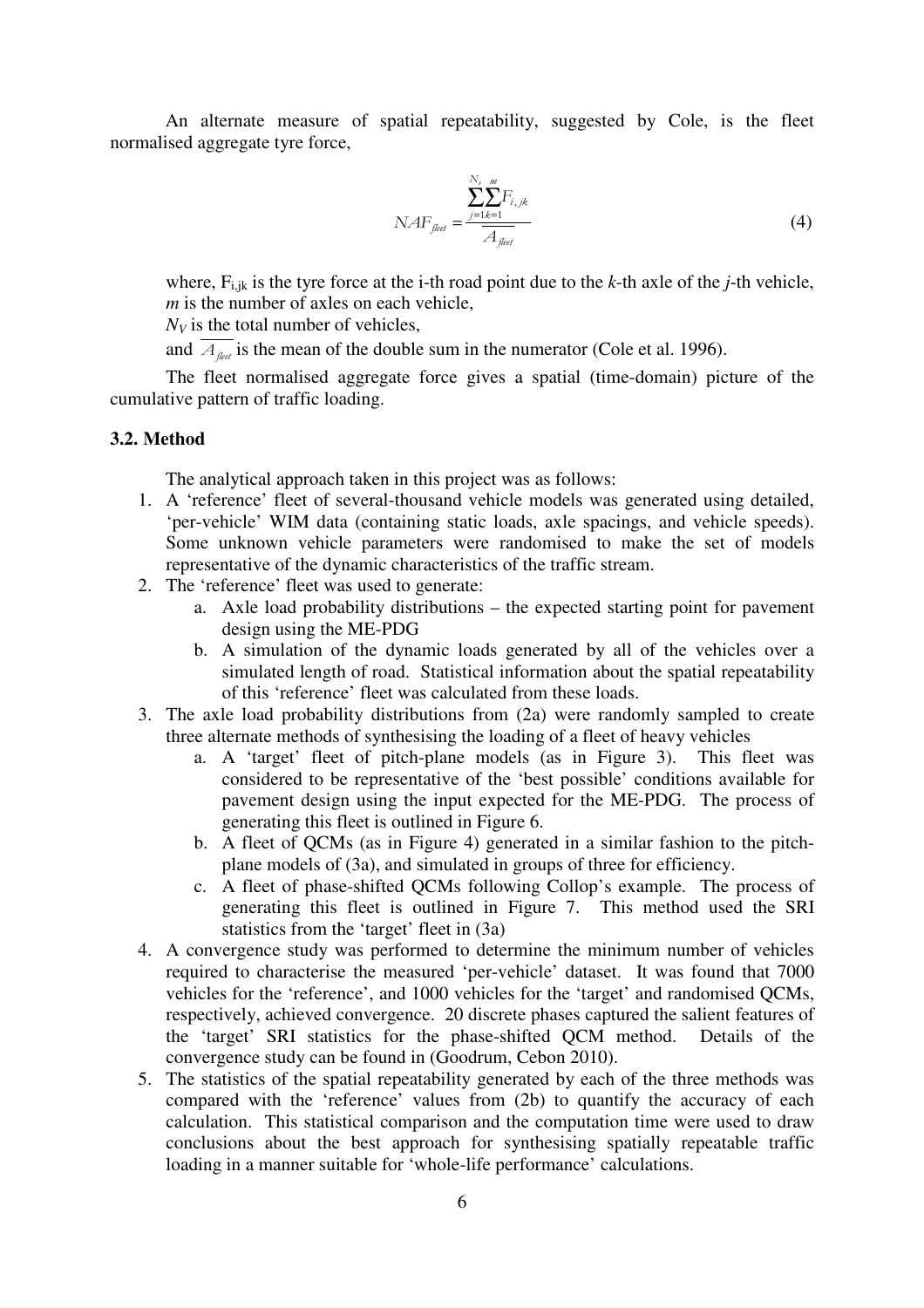

**Figure 6. Flow diagram of the randomised pitch-plane model generation methodology** 



**Figure 7. Flow diagram outlining the QCM phase shifting method. The 'target' SRI curve input was generated using the method shown in Figure 6**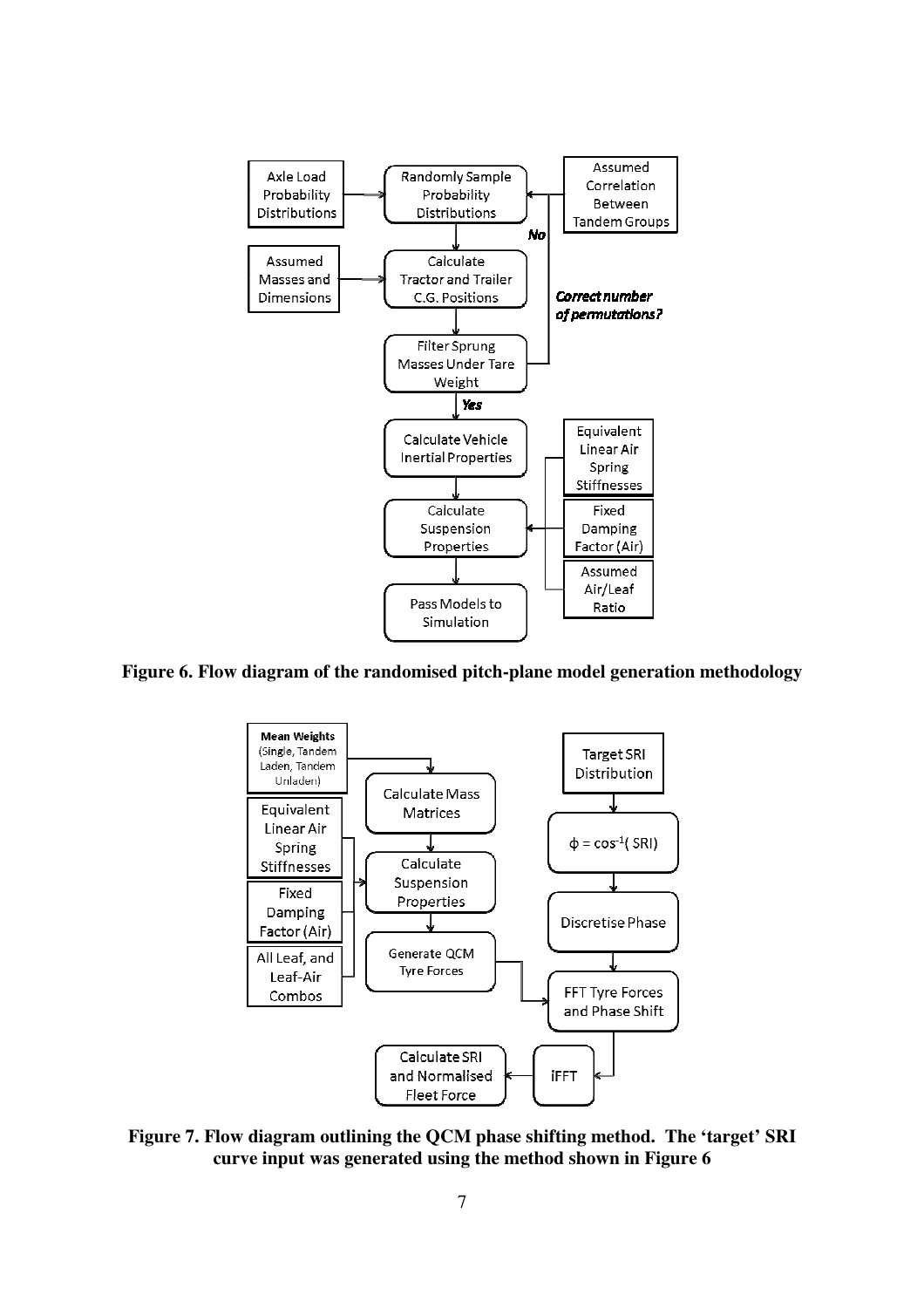# **4. Results & Discussion**

#### **4.1. Normalised Aggregate Force and Fourth-Power Forces**

Figure 8 is a comparative plot of the fleet normalised aggregate forces generated by the four simulation methods.



**Figure 8. Comparison of fleet normalised aggregate force histories for each of the four simulated vehicle fleets** 

The 'reference' and 'target' time histories agree very well, while the time histories from the phase shifted and randomised QCM fleets appear to follow a similar pattern. This comes down to the inherent dynamics of each model; the 'reference' and 'target' histories were generated by pitch-plane models, the randomised QCMs and phase-shifted models used QCMs that lack pitch interaction and wheelbase filtering. This lack of pitch dynamics is believed to be the reason for the wider spread of the randomised QCM SRI curve, discussed in Section 4.2, below. Although the phase-shifted QCMs and 'target' fleet have different time histories, their repeatability statistics (given below) are similar.

### **4.2. SRI Curves**

Figures 9a and b are comparative plots of the SRI curves generated by each of the four simulated fleets and a re-plotting of the region 0.8<SRI<1, respectively. From Figures 9, it can be seen that the 'target' and the phase-shifted SRI curves agree well, as expected. The 'target' curve is narrower than the 'reference' curve because the axle spacings for each 'target' vehicle were assumed constant. All curves show a sharp peak close to the maximum value of one, with secondary peaks in the region of SRI=0.85.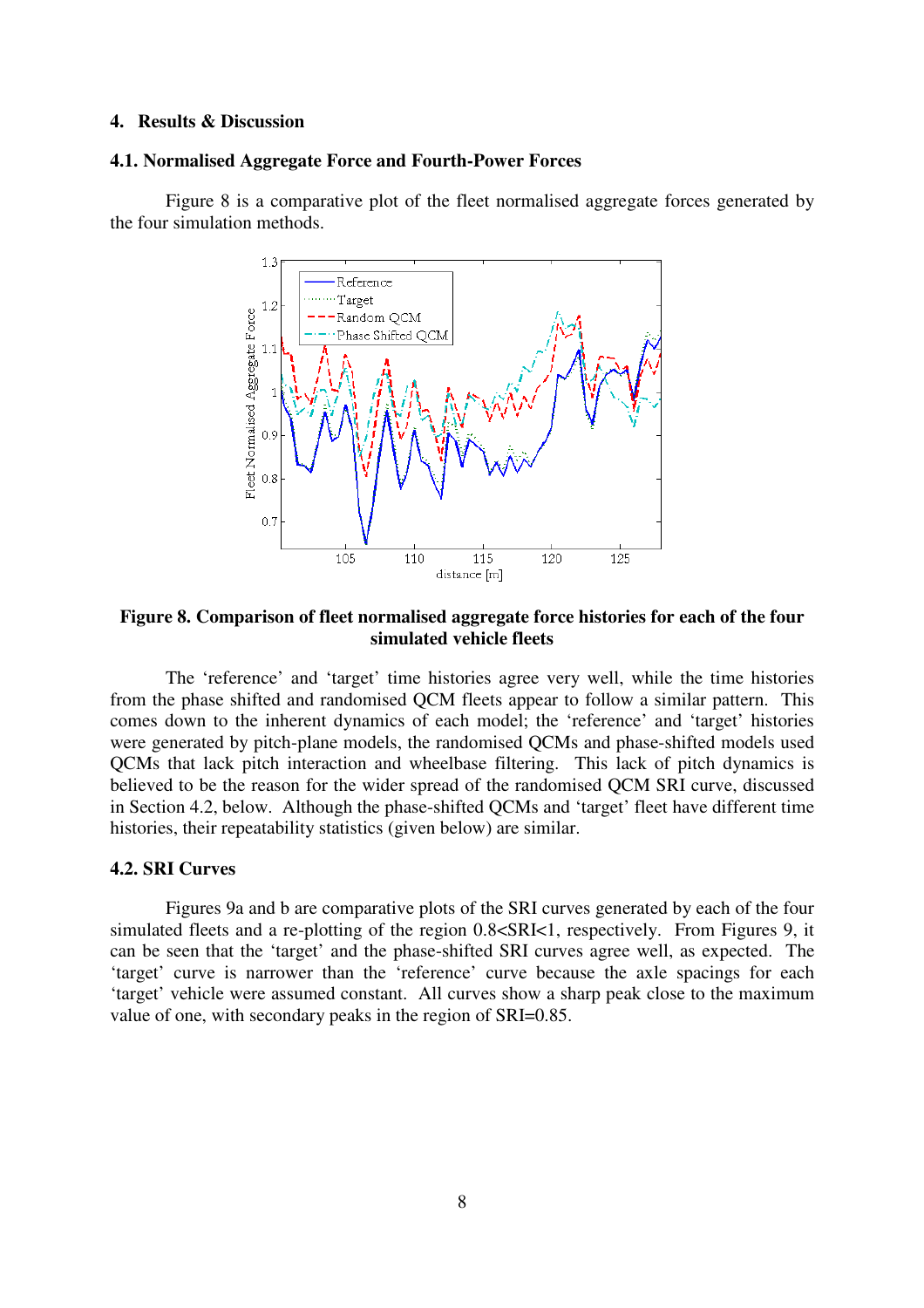

**Figures 9a and 9b. Comparison plot of SRI curves for each of the four simulation methods (left); the same comparison replotted for the range 0.8<SRI<1 (right)** 

Figure 10 is the 'target' SRI data from Figure 9a re-plot versus vehicle reference number. The data markers in the plot show which vehicles are entirely air sprung, have leafsprung tractors, and leaf-sprung trailers. From this data, it is evident that vehicles with similar suspension characteristics correlate well with each other, as expected.

In the SRI curve for the randomised QCMs, another, broader peak is evident in the neighbourhood of SRI = 0.6. A similar divide to that observed in Figure 10 was found between the all air sprung QCMs and the QCM groupings with at least one leaf sprung axle (Goodrum, Cebon 2010). As for the pitch-plane models, so can it also be concluded that suspension type has a dominant effect on the correlation of QCM dynamic tyre forces.



**Figure 10. Plot of 'target' SRI data (from Figure 9) versus vehicle reference (ID) number showing the scatter of suspension types in the fleet** 

# **4.3. Computation Time and Summary of Results**

Table 1 provides a summary of computation time and accuracy metrics for each simulation method.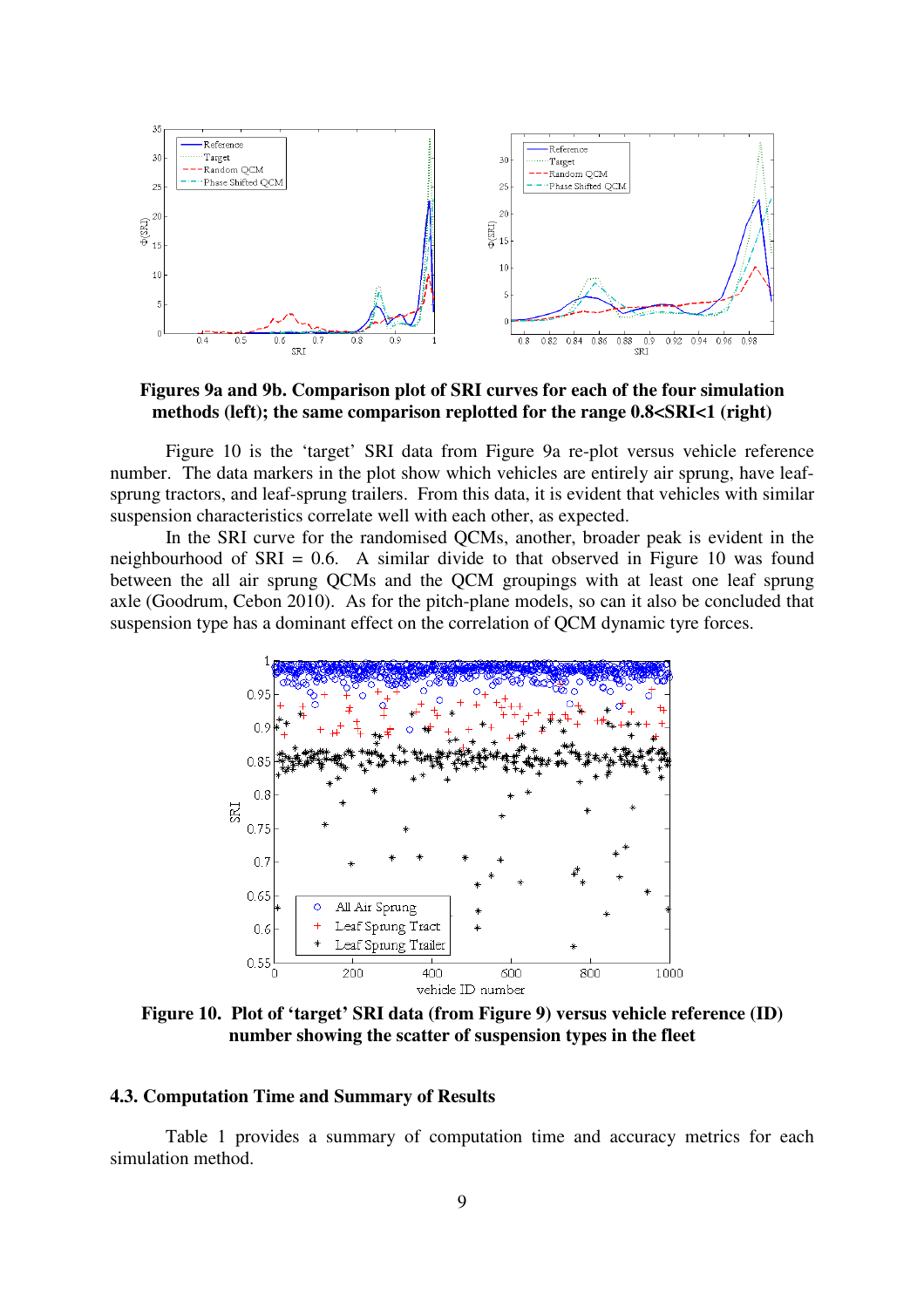| <b>Method</b>                  | <b>Simulation</b><br><b>Time</b><br>(One Run)<br>[sec] | <b>Simulation</b><br><b>Time</b><br>$(20 \text{ years},$<br>@ 1 per<br>week)<br>[days] | $\overline{R}^2$ of SRI<br><b>Curves</b><br><b>Relative to</b><br>'Reference' | $R^2$ of<br><b>SRI</b><br><b>Curves</b><br><b>Relative</b><br>to<br>'Target' | <b>Correlation</b><br>of ATFs to<br>'Reference'<br><b>Fleet</b> | <b>Correlation</b><br>of ATFs to<br>'Target'<br><b>Fleet</b> |
|--------------------------------|--------------------------------------------------------|----------------------------------------------------------------------------------------|-------------------------------------------------------------------------------|------------------------------------------------------------------------------|-----------------------------------------------------------------|--------------------------------------------------------------|
| Reference                      | 147600                                                 | 1777                                                                                   |                                                                               |                                                                              |                                                                 | $\overline{\phantom{a}}$                                     |
| Target                         | 26000                                                  | 313                                                                                    | 0.91                                                                          |                                                                              | 0.99                                                            |                                                              |
| Random<br><b>OCM</b>           | 24000                                                  | 290                                                                                    | 0.76                                                                          | 0.76                                                                         | 0.75                                                            | 0.74                                                         |
| Phase<br>Shifted<br><b>QCM</b> | 90                                                     | 1.5                                                                                    | 0.53                                                                          | 0.89                                                                         | 0.52                                                            | 0.48                                                         |

# **Table 1. Summary of simulation time, goodness-of-fit, and correlation of normalised aggregate forces for all four simulated fleets**

The large sample size required for the 'reference' fleet increased the simulation time significantly over the other three methods. Since the randomised QCMs were simulated in groups of three, the total time saved over the 'target' pitch-plane models was small.

Although the phase-shifted method includes the overhead time of generating the 'target' SRI curve first (i.e., from measured data or more realistic simulations), this is a 'onetime' cost and the phase-shifted models still represent a significant decrease in computation time. For example, if one was simulating 20 years worth of traffic in weekly intervals, 1040 separate traffic calculations would be required. Using the randomised pitch-plane models of the 'target fleet' would take approximately one month of CPU time. Conversely, the phaseshifted method would require only 1.5 days of CPU time, accounting for the overhead of generating the 'target' SRI distribution; a 95% reduction in computing time.

Goodness-of-fit was calculated for the SRI curves to quantify the similarity (or difference) between results. The pitch-plane SRI curves (Reference and Target) agreed well with one another. SRI values for the randomised OCMs were calculated by aggregating the QCM tyre forces as if they were axle forces. It is believed that the randomised QCMs were less correlated due to the lack of pitch interaction. Differences in suspension characteristics play a more dominant role for the QCMs than in the pitch-plane models, where pitch behaviour and wheelbase filtering are important, as well.

The normalised aggregate forces for the 'reference' fleet correlate with the other time histories in a similar fashion to the SRI curves of Section 4.2. Although the SRI curve for the phase-shifted QCMs is close to the SRI curve of the 'target' fleet, the pattern of loading in the time domain was different (Figure 8). The SRI is a measure of the correlation of the dynamic tyre forces of the fleet with respect to one time history within the same fleet. Conversely, the normalised aggregate force is the sum of all tyre forces at points along the road. A high value of SRI does not ensure a high value of aggregate force; it does, however, indicate the similarity in phase in the time-domain seen in Figure 8. Given the substantial computational benefit of the phase-shifting method, and the excellent agreement of the SRI statistics, it is believed that the phase-shifted QCMs are still the best available method for simulating dynamic tyre forces for whole-life pavement performance calculations in which the effects of millions of axle loads need to be simulated over the lifetime of the road surface.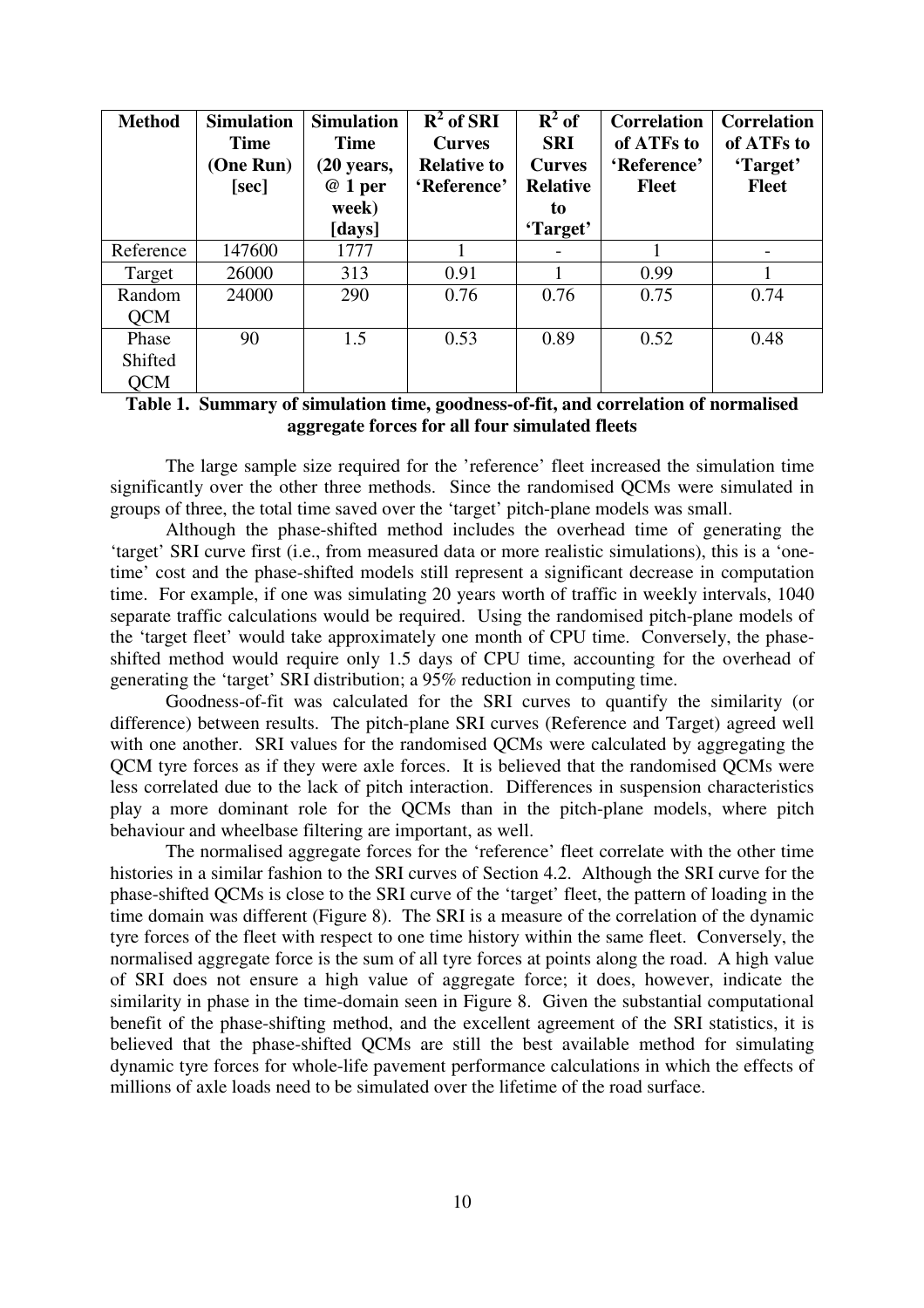## **5. Conclusions**

- 1. Pitch dynamics have a significant effect on the aggregate tyre forces and spatial repeatability statistics of vehicles with both pitch and bounce modes of vibration. For vehicles with only bounce modes, it was found that the suspension type has a dominant effect on spatial repeatability.
- 2. The fleet aggregate tyre force histories of four simulated fleets comprising pitchplane models, quarter car models, randomly sampled, and phase-shifted models showed good agreement in phase, with correlation coefficients all greater than 0.5. Differences in the magnitude of the aggregate tyre force histories can be attributed to differences in (or lack of) pitch behaviour.
- 3. The phase shifting method is the most computationally efficient means of simulating traffic for whole-life pavement performance calculations of road surface life, requiring only 4-5% of the computation time of the more realistic pitch-plane models. However, the increased speed comes at the cost of accuracy in the time-domain.

# **6. Acknowledgements**

The authors would like to thank the New South Wales Roads and Traffic Authority of New South Wales, Australia for funding this research.

## **7. References**

- Cebon, D. (1999). Handbook of Vehicle-Road Interaction. Lisse, Netherlands, Swets & Zeitlinger.
- Gillespie, T. D., S. M. Karamihas, et al. (1993). Effects of heavy vehicle characteristics on pavement response and performance. NCHRP Report 353, Washington, D.C.: Transportation Research Board.
- ARA Inc. (1999). ME-PDG Manual Appendix AA: Traffic Loadings. Washington, D.C., National Cooperative Highway Research Program
- LTPP. (2006). "LTPP Frequently Asked Questions." Retrieved January 2010, from http://www.fhwa.dot.gov/pavement/ltpp/faq.cfm#q6.
- Timm, D. H., S. M. Tisdale, et al. (2005). Axle load spectra characterization by mixed distribution modeling. J Transp Eng-ASCE. **131:** 83-88.
- Haider, S. W. and R. S. Harichandran (2007). Relating axle load spectra to truck gross vehicle weights and volumes. J Transp Eng-ASCE. **133:** 696-705.
- LTPPINFO (2009). LTPP Help Desk. ltppinfo@fhwa.dot.gov, *E-mail*.
- Cole, D. J. and D. Cebon (1992). "Spatial repeatability of dynamic tyre forces generated by heavy vehicles." Proc. IMechE Part D-Jnl. of Auto. Eng. **206**: 17-27.
- Cole, D. J., A. C. Collop, et al. (1996). "Spatial repeatability of measured dynamic tyre forces." Proc. IMechE Part D-Jnl. of Auto. Eng. **210**(3): 185-197.
- Collop, A. C., D. Cebon, et al. (1996). "Effects of spatial repeatability on long-term flexible pavement performance." Proc. IMechE Part C-Jnl. of Mech. Eng. Science **210**(2): 97- 110.
- Collop, A. C. and D. Cebon (1995). "A model of whole-life flexible pavement performance." Proc. IMechE Part C-Jnl. of Mech. Eng. Science **209**(6): 389-407.
- Reel, R. (2009). Information on Florida SPS Per-Vehicle WIM Data. *E-mail*.